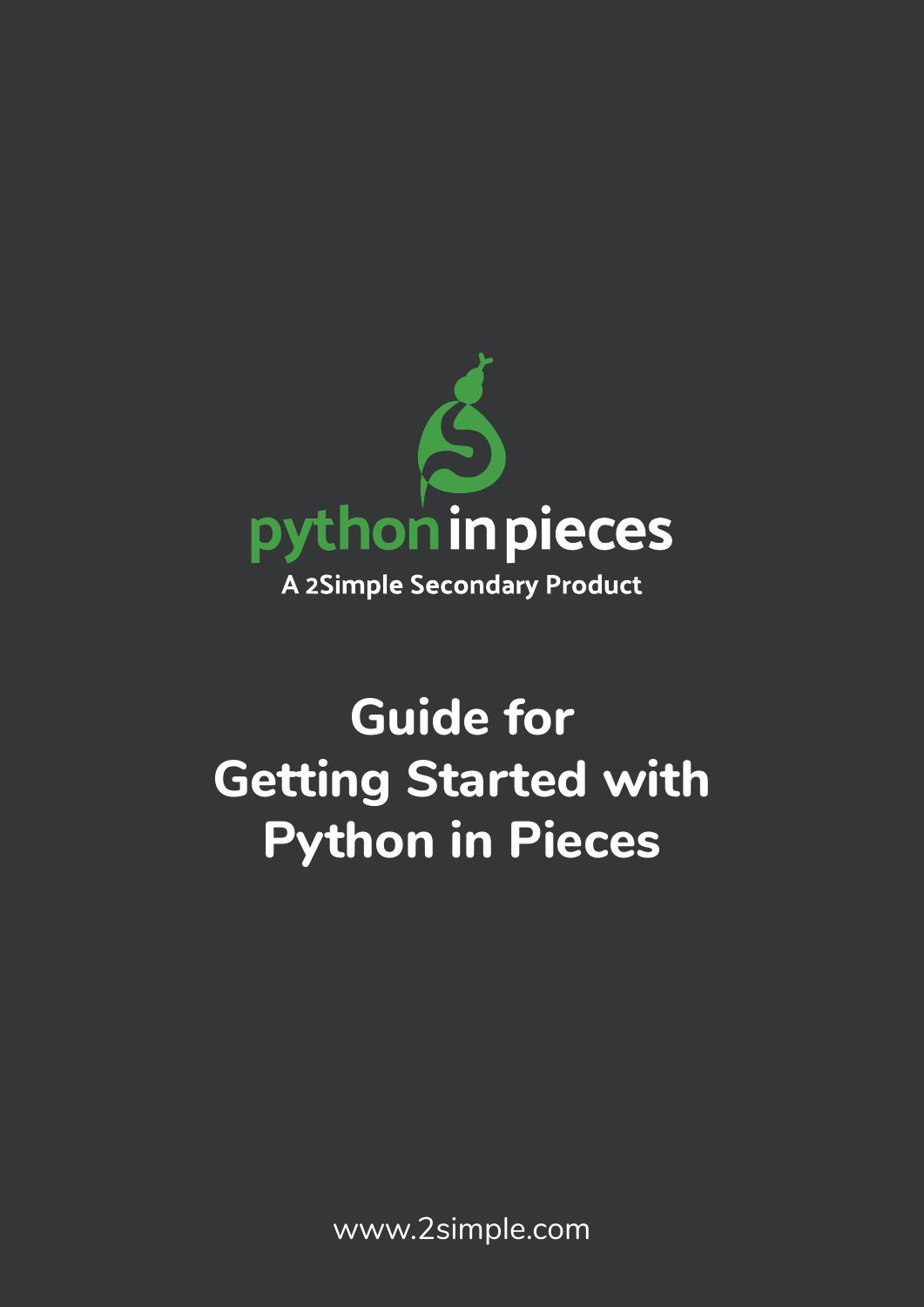### **Contents**

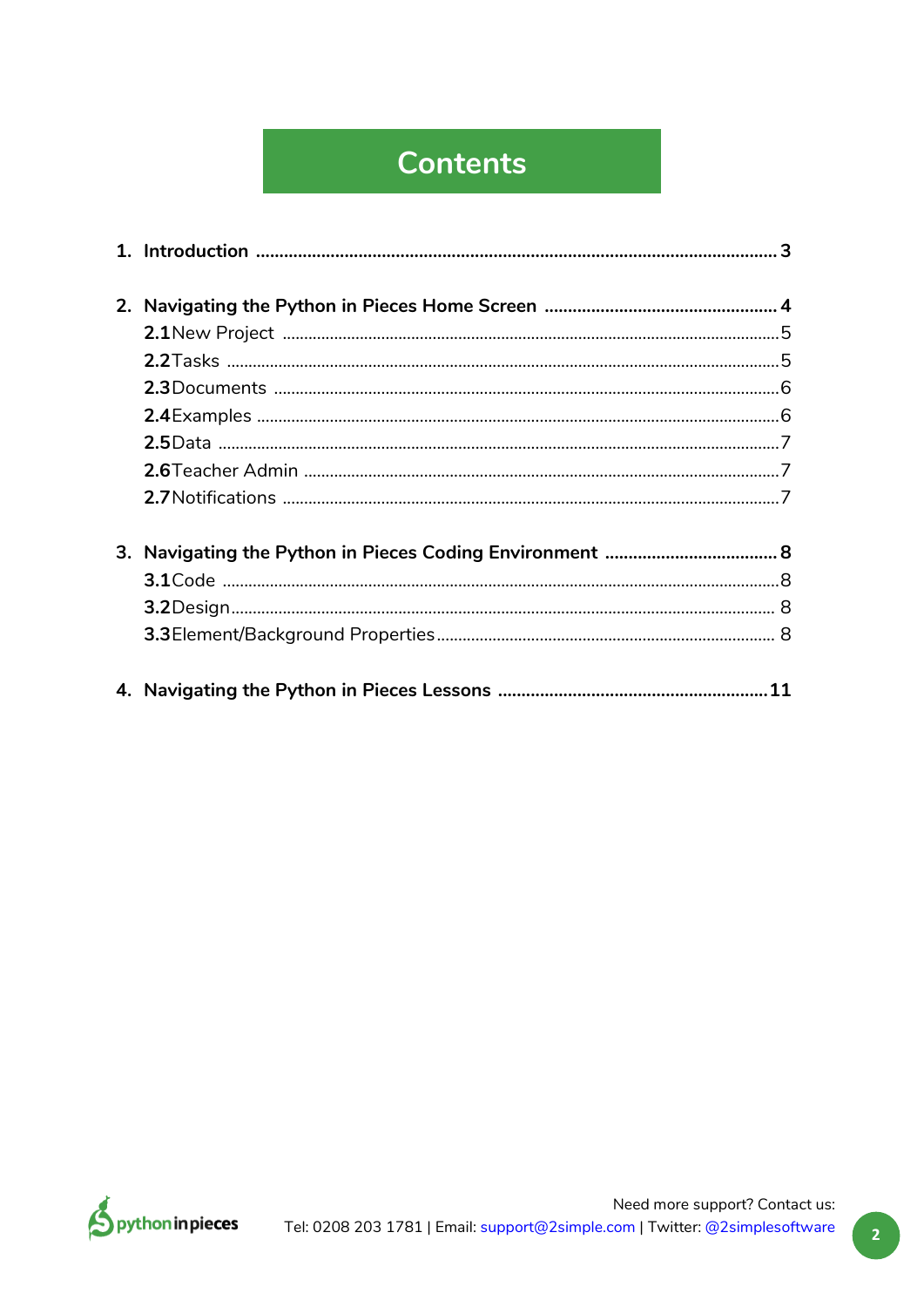### **1. Introduction**

<span id="page-2-0"></span>Developed by 2Simple, Python in Pieces is a coding environment that has been designed to seamlessly transition students from block code, taught in primary school, to text-based coding, taught in secondary school.

Complete with activities and resources, Python in Pieces will allow students to learn the coding language of Python whilst enabling both specialist and non-specialist teachers to teach the computing curriculum with confidence.

This user guide is designed to be a quick start guide. For more detailed guidance additional user guides are available on Python in Pieces in the Teacher Admin area.

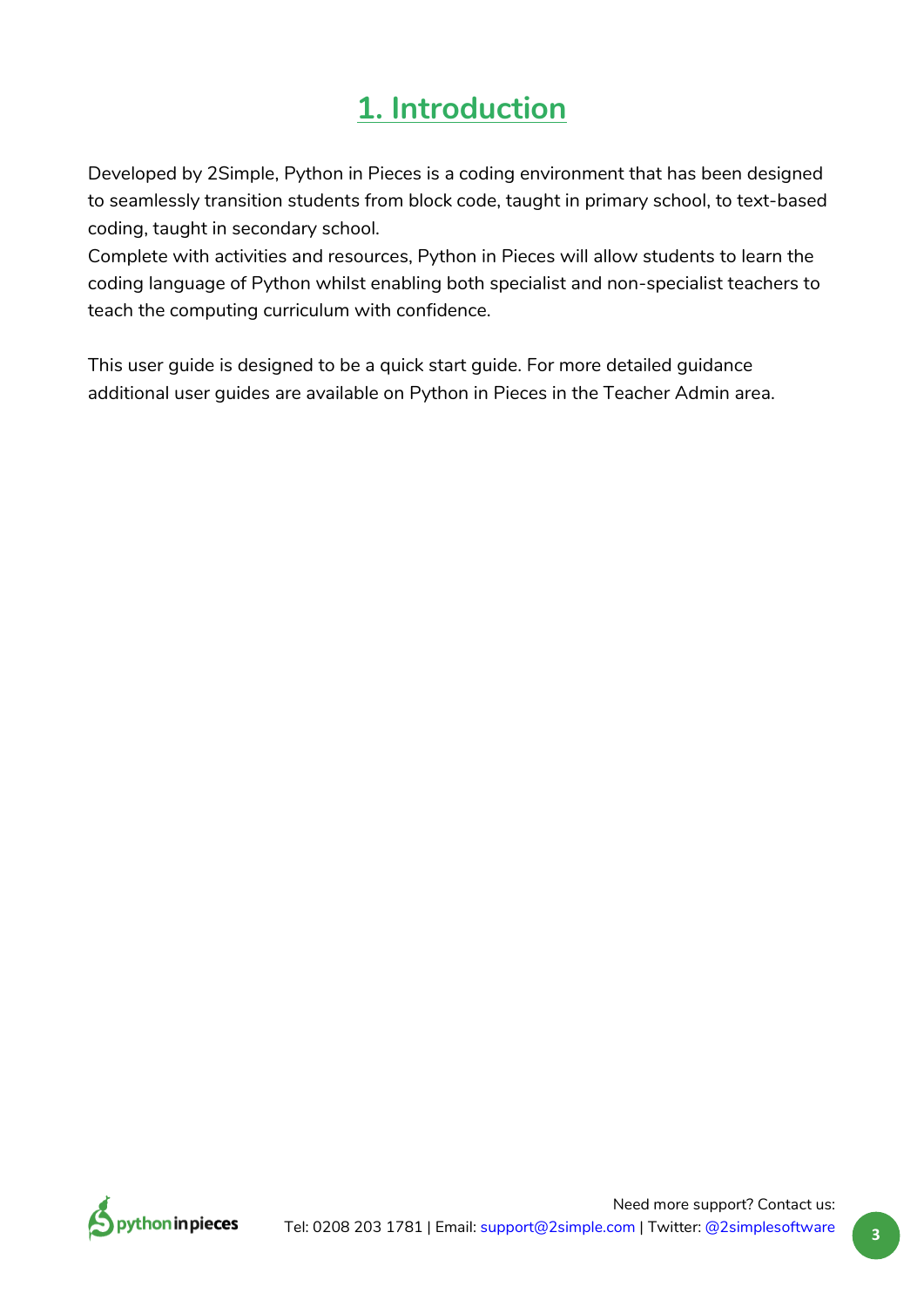### <span id="page-3-0"></span>**2. Navigating the Python in Pieces Home Screen**

Once logged into Python in Pieces you can access the Python in Pieces Home Screen. There are two different Python in Pieces Home Screens. Teachers can access two additional areas- Data and Teacher Admin.

• Teacher view

| ft                                         | $\bigcirc$ python in pieces        | Python school<br>г                  |
|--------------------------------------------|------------------------------------|-------------------------------------|
| $\left  \boldsymbol{+}\right $ New project | Tasks                              | 眉<br>Documents                      |
| $\frac{1}{2}$ Examples                     | $\boldsymbol{\mathcal{N}}$ Data    | <i><b>KO</b></i> Teacher Admin      |
| <b>Resources</b>                           |                                    |                                     |
| Level 1<br><b>Difficulty</b><br>٠          | Level 2<br><b>Difficulty</b><br>** | Level 3<br><b>Difficulty</b><br>*** |

• Student view

| $\hat{\mathbf{r}}$ | <b>S</b> python in pieces         |                                       |                                     |  |  |  |
|--------------------|-----------------------------------|---------------------------------------|-------------------------------------|--|--|--|
|                    | $\boxed{+}$ New project           |                                       | <b>Tasks</b>                        |  |  |  |
|                    | 信<br><b>Documents</b>             |                                       | $\sum_{n=1}^{\infty}$ Examples      |  |  |  |
| <b>Resources</b>   |                                   |                                       |                                     |  |  |  |
|                    | Level 1<br><b>Difficulty</b><br>٠ | Level 2<br><b>Difficulty</b><br>$***$ | Level 3<br><b>Difficulty</b><br>*** |  |  |  |

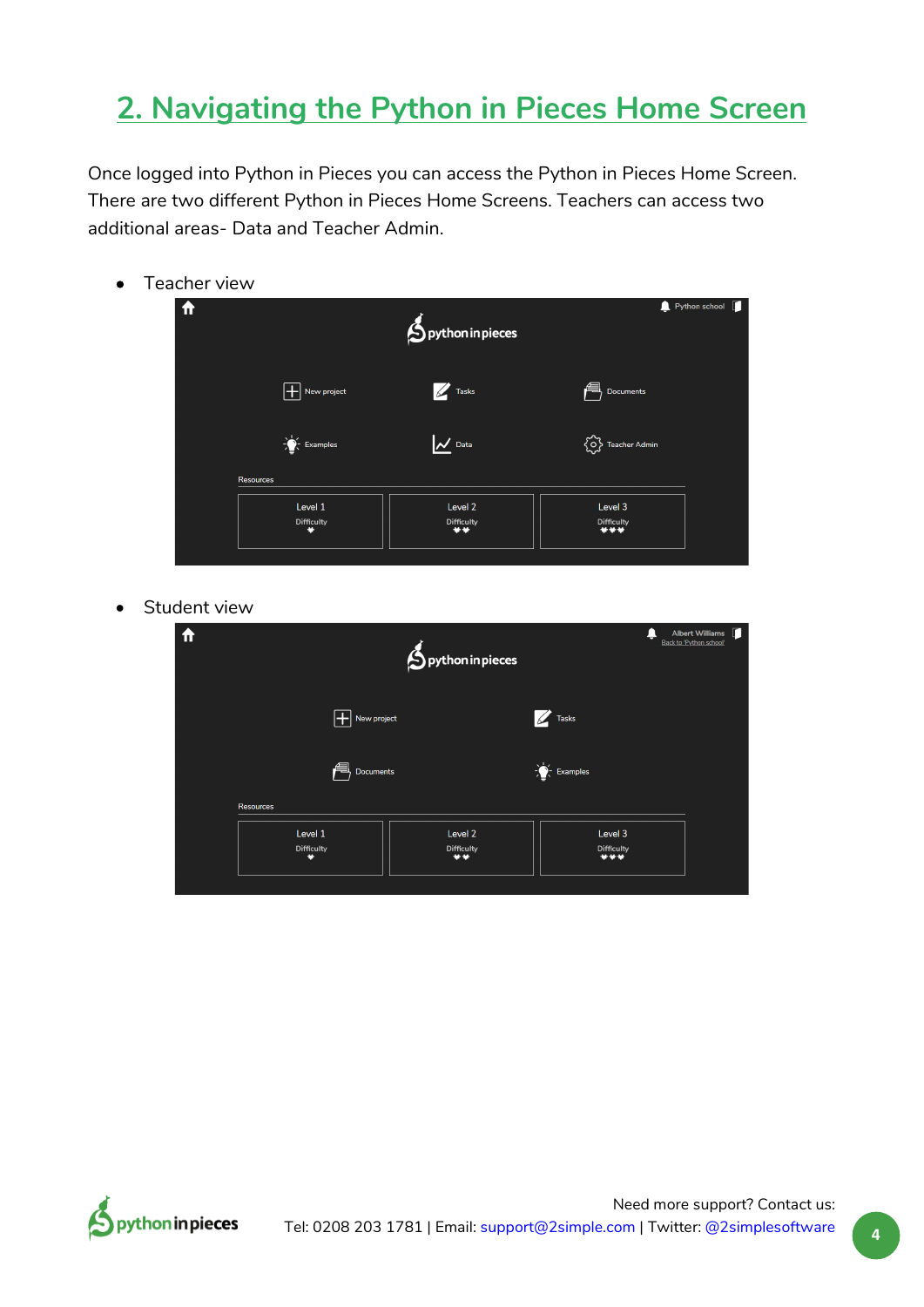#### <span id="page-4-0"></span>**2.1 New Project**

Allows the user to create a new project. There are two options a new project.

- Freecode
- Micro:bit



#### **2.2 Tasks**

As a Teacher the Tasks area allows you to view tasks the have been assigned to your class. Both open and closed tasks can be viewed.

New Tasks can also be set from this area.

| ff |                 |                                                                                                                                               |                       | Pip Testing school<br>▁      |  |
|----|-----------------|-----------------------------------------------------------------------------------------------------------------------------------------------|-----------------------|------------------------------|--|
|    | ←               | <b>Z</b> Tasks                                                                                                                                | NEW TASK<br>SHOW: ALL | CLOSE SELECTED<br>SELECT ALL |  |
|    | LEVEL 3<br>$+1$ | <b>Task: Lesson 5</b><br><b>Linear Search</b><br>(Assigned to everyone in class: 6A)<br>SHOW WORK<br>SHOW DATA<br><b>CLOSE</b><br><b>EDIT</b> |                       | No due date<br>□             |  |
|    | FREECODE        | <b>Task: freecode1</b><br>freecode1                                                                                                           |                       | No due date                  |  |
|    | s               | (Assigned to everyone in class: 6A)<br>SHOW WORK<br><b>CLOSE</b><br>EDIT                                                                      |                       | □                            |  |

As a student the Tasks area allows you to view tasks that have been assigned to you.

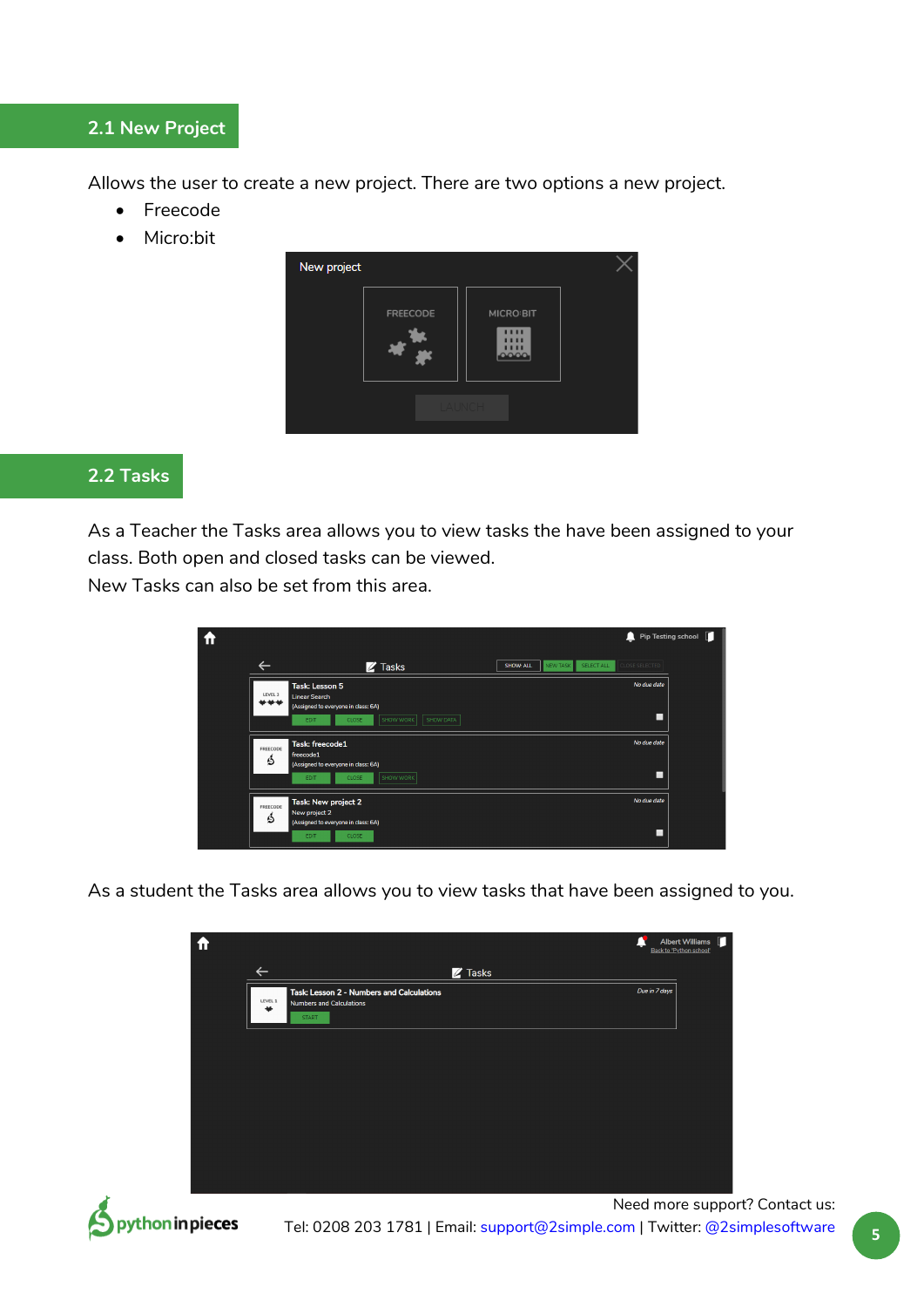#### <span id="page-5-0"></span>**2.3 Documents**

The Documents area allows teacher and students to view any Documents that they have created.

|                                                                                                                         |                                                                       | $\bullet$ Python school $\Box$                                    |  |
|-------------------------------------------------------------------------------------------------------------------------|-----------------------------------------------------------------------|-------------------------------------------------------------------|--|
|                                                                                                                         | Documents                                                             |                                                                   |  |
| <b>NEW</b>                                                                                                              | DELETE SET TASK COMMENT<br>UPLOAD<br>DELETE    RENAME<br><b>PRINT</b> | $\equiv$<br><b>REFRESH</b>                                        |  |
| $\triangleright$ $\overrightarrow{C}$ Documents<br><b>ERICIASSES</b>                                                    | File: Test3<br>MICRO:BIT<br>Author: Python school<br>農<br>Comment:    | Modified: Sun, 19 Jan 2020 23:10                                  |  |
| $\triangleright$ $\frac{1}{2}$ Group<br>$\blacktriangleright \Box$ School<br>$\blacktriangleright$ $\blacksquare$ Staff | <b>OPEN WORK</b>                                                      |                                                                   |  |
|                                                                                                                         |                                                                       | $\textcircled{\scriptsize\textbulletled{\scriptsize\textbullet}}$ |  |

#### **2.4 Examples**

The Examples area of Python in Pieces allows users to see what can be achieved in using Python in Pieces. The examples given are a range of programs and games.



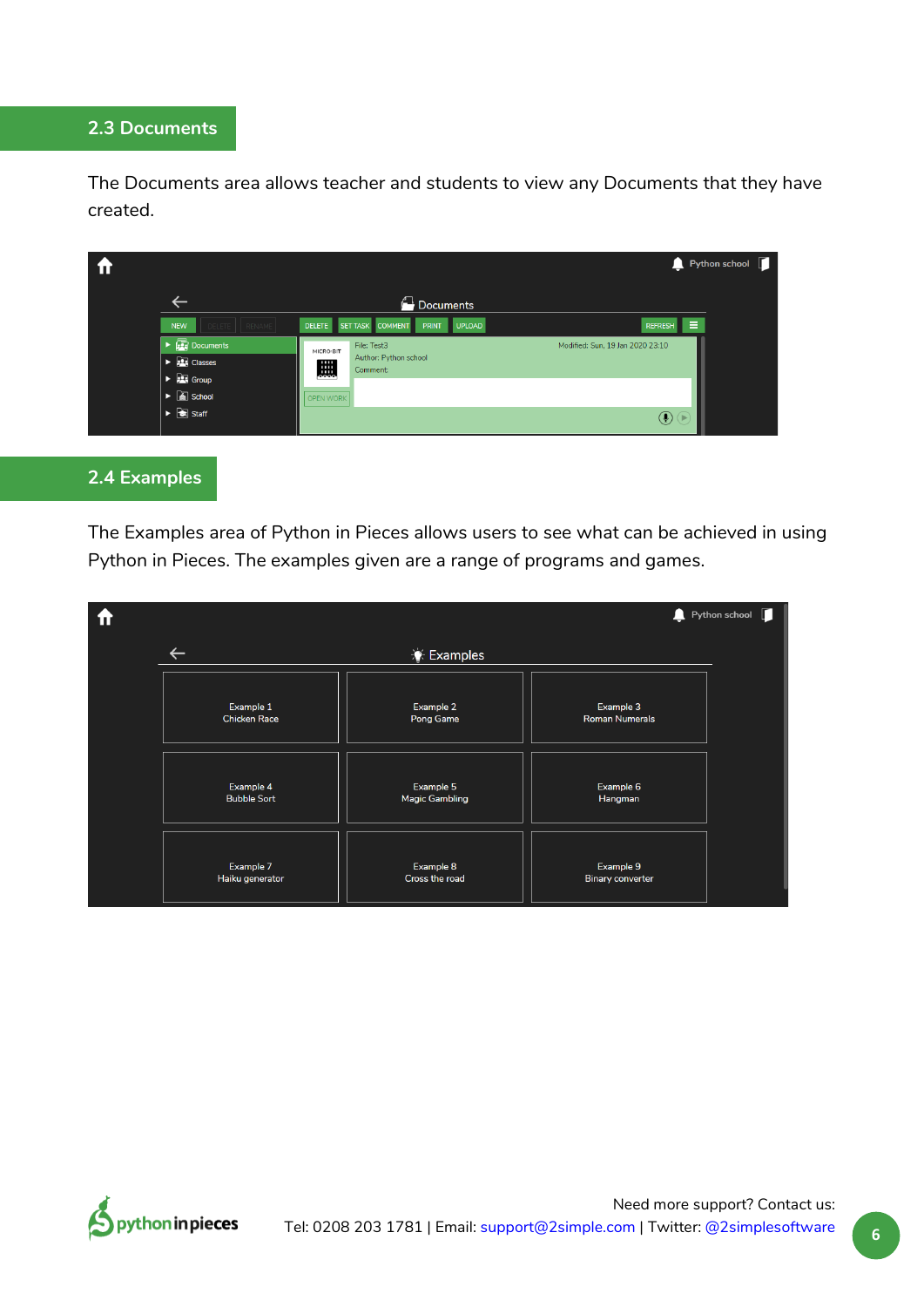#### <span id="page-6-0"></span>**2.5 Data (Only visible to teachers)**

The Python in Pieces Data area is designed to show teacher how students are progressing within tasks and the readymade lesson resources.

|                                  |                                    |                        |              |                       |                 |                |                         | Python school [ |
|----------------------------------|------------------------------------|------------------------|--------------|-----------------------|-----------------|----------------|-------------------------|-----------------|
| $\leftarrow$                     |                                    |                        |              |                       | $\nu$ Data      |                |                         |                 |
| $\blacktriangleright$ Tasks      |                                    | Show For: All          |              |                       | From:<br>Change | $ \times $ To: | $\overline{\mathsf{x}}$ |                 |
| $\blacktriangledown$ Level 1     |                                    |                        |              |                       |                 |                |                         |                 |
| Lesson 1 - Text Output           |                                    | <b>EXPORT TO EXCEL</b> |              |                       |                 |                |                         |                 |
|                                  | Lesson 2 - Numbers and Calculatio  | Pupil Name +           | $Class \div$ | Score ÷               | Hints taken +   |                |                         |                 |
| Lesson 3 - Repeat Loops          |                                    | lan Findlay            | Year 7       | $1/9(11\%)$ $\Box$ 0  |                 |                |                         |                 |
| <b>Lesson 4 - Moving Sprites</b> |                                    | Andrew Foran           | Year 7       | $4/9$ (44%) $\Box$ 1  |                 |                |                         |                 |
|                                  | Lesson 5 - Variables and User Inpu | Karen Johnston         | Year 10      | $3/9$ (33%) $+$ 0     |                 |                |                         |                 |
| Lesson 6 - Repeat While          |                                    | Elizabeth Magee Year 7 |              | $9/9(100\%)$ $\Box$ 2 |                 |                |                         |                 |
| $\triangleright$ Level 2         |                                    | Albert Williams        | Year 9       | $4/9$ (44%) $\Box$ 1  |                 |                |                         |                 |
| $\blacktriangleright$ Level 3    |                                    |                        |              |                       |                 |                |                         |                 |
|                                  |                                    |                        |              |                       |                 |                |                         |                 |
|                                  |                                    |                        |              |                       |                 |                |                         |                 |
|                                  |                                    |                        |              |                       |                 |                |                         |                 |
|                                  |                                    |                        |              |                       |                 |                |                         |                 |
|                                  |                                    |                        |              |                       |                 |                |                         |                 |
|                                  |                                    |                        |              |                       |                 |                |                         |                 |
|                                  |                                    |                        |              |                       |                 |                |                         |                 |
|                                  |                                    |                        |              |                       |                 |                |                         |                 |
|                                  |                                    |                        |              |                       |                 |                |                         |                 |

#### **2.6 Teacher Admin (Only visible to teachers)**

The Teacher Admin area allows teacher to complete administration tasks such as creating and managing users, printing student login card and viewing user guides and solutions.

### **2.7 Notifications**

The notification icon displays with a red dot if there is anything requiring your attention.



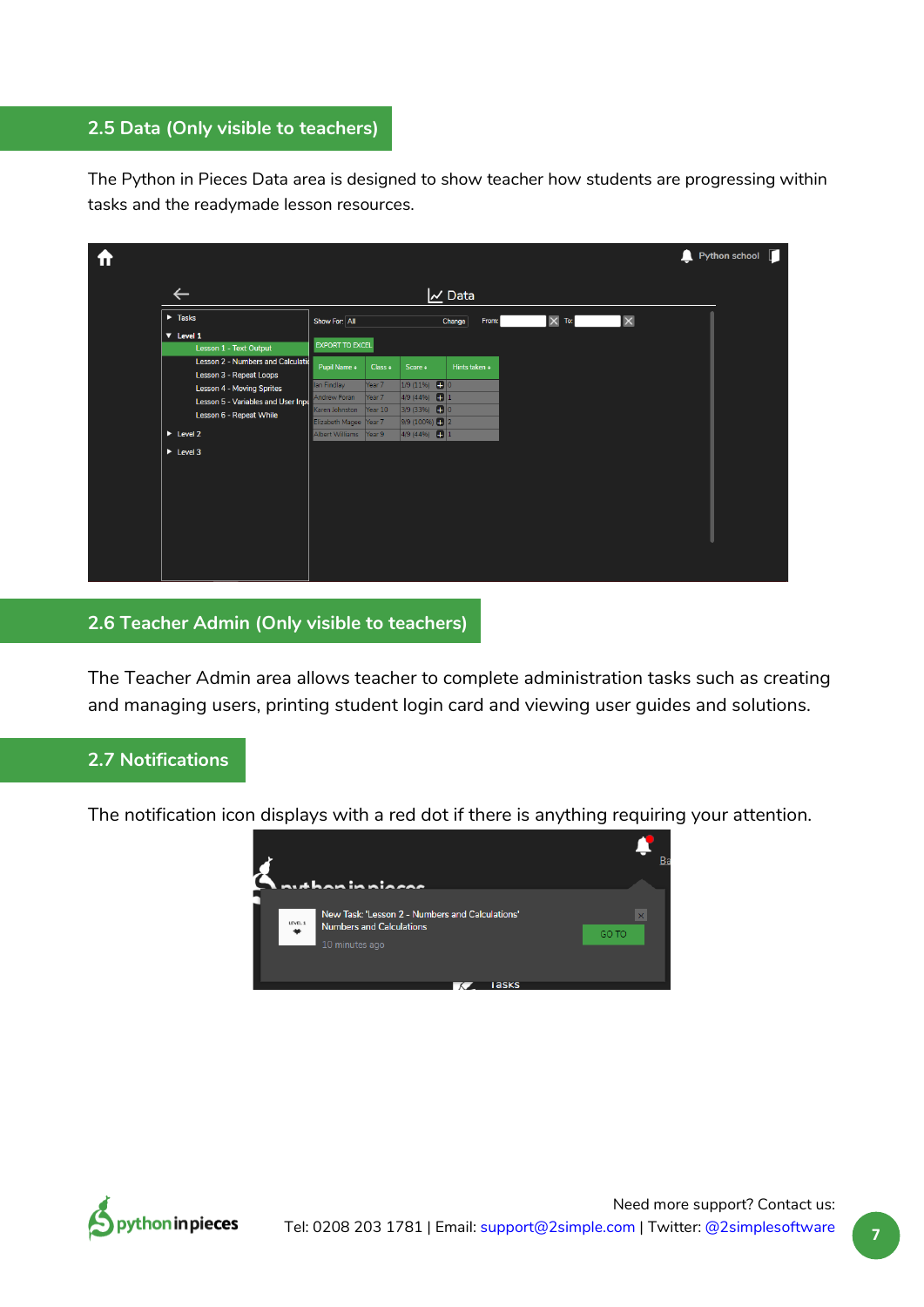## <span id="page-7-0"></span>**3. Navigating the Python in Pieces Coding Environment**

**3.1 Code**



#### **3.2 Design**



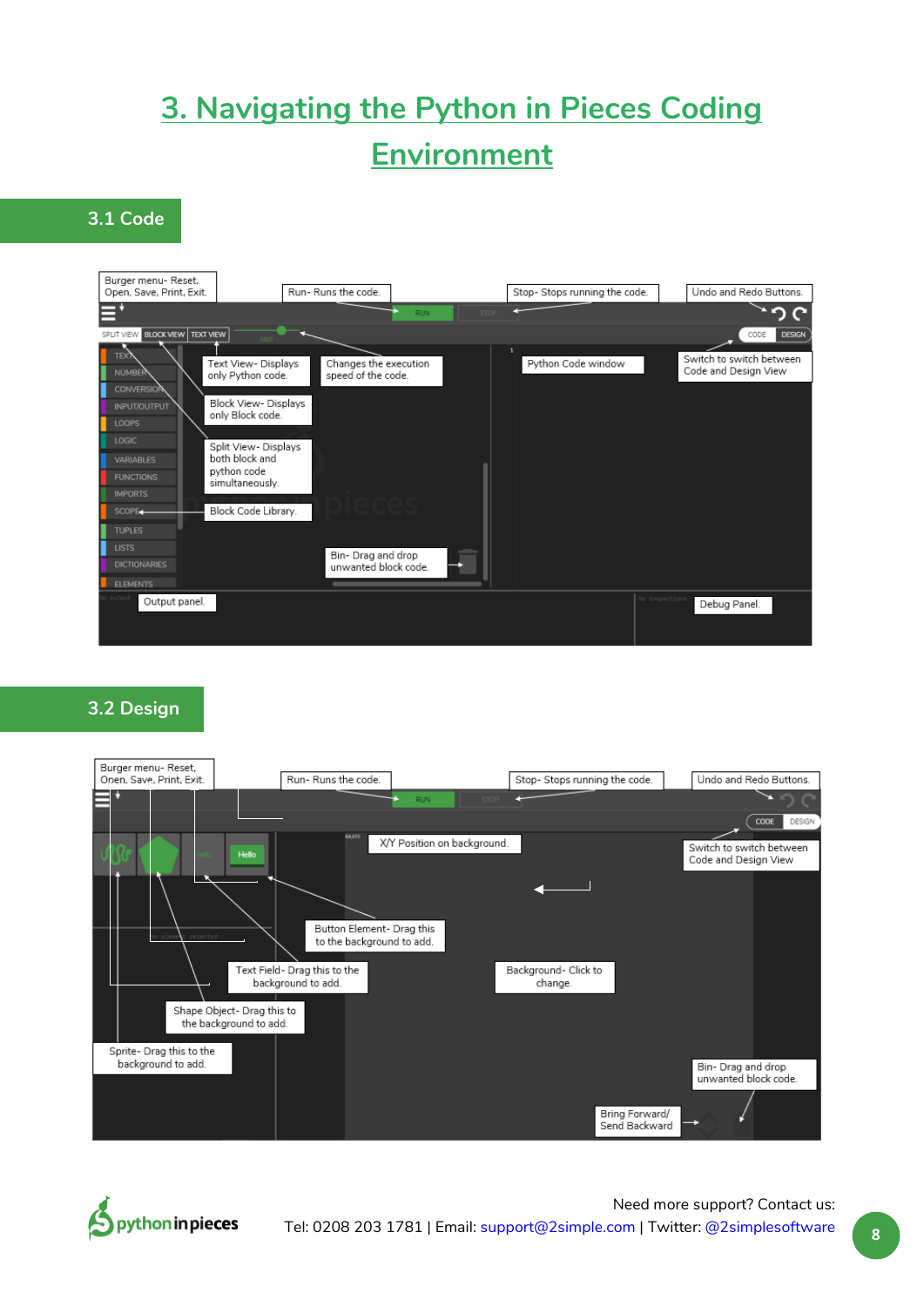#### **3.3 Element/Background Properties**

Any elements added in design view will populate in the coding view.

To edit the properties of the different elements and background, click on the element. The properties for the element will appear in the bottom left panel.



The property panel will change depending on the element/background selected. See beneath.

To change the image of a sprite or background click the pencil on the image in the element property panel.





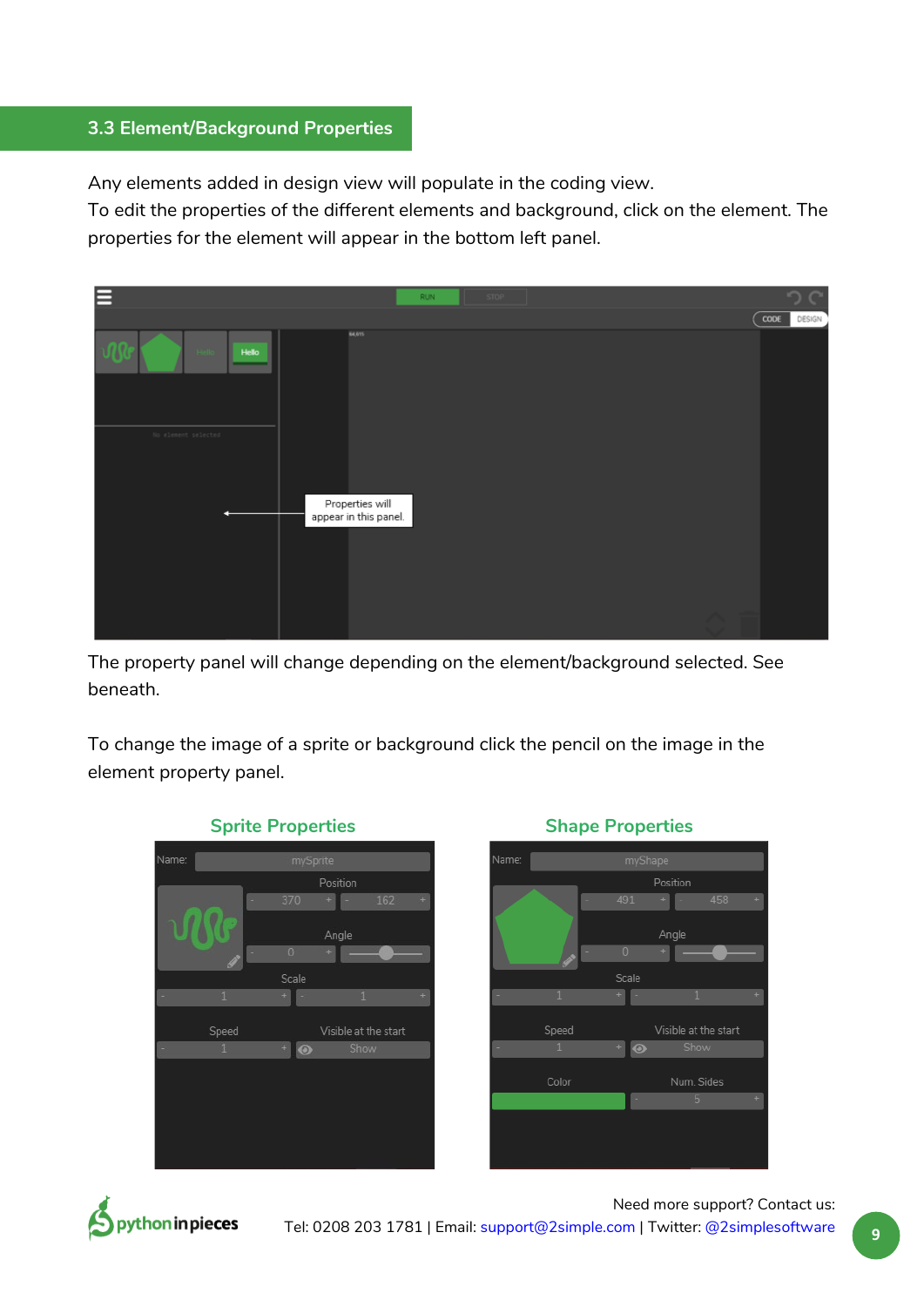#### **Text Field Properties Button Properties**



| Name:        | myButton       |           |                      |  |  |  |  |  |  |
|--------------|----------------|-----------|----------------------|--|--|--|--|--|--|
|              |                | Position  |                      |  |  |  |  |  |  |
|              | 780            | ÷         | 152                  |  |  |  |  |  |  |
| <b>Hello</b> |                | Angle     |                      |  |  |  |  |  |  |
|              | $\overline{0}$ | ٠         |                      |  |  |  |  |  |  |
|              | Scale          |           |                      |  |  |  |  |  |  |
| 1            | ÷              | i.        | 1                    |  |  |  |  |  |  |
| Speed        |                |           | Visible at the start |  |  |  |  |  |  |
| 1            |                | $\bullet$ | Show                 |  |  |  |  |  |  |
|              | Text           |           |                      |  |  |  |  |  |  |
|              | Hello          |           |                      |  |  |  |  |  |  |
| Colour       |                |           | Background           |  |  |  |  |  |  |
|              |                |           |                      |  |  |  |  |  |  |
|              |                |           |                      |  |  |  |  |  |  |
|              |                |           |                      |  |  |  |  |  |  |

#### **Background Properties**



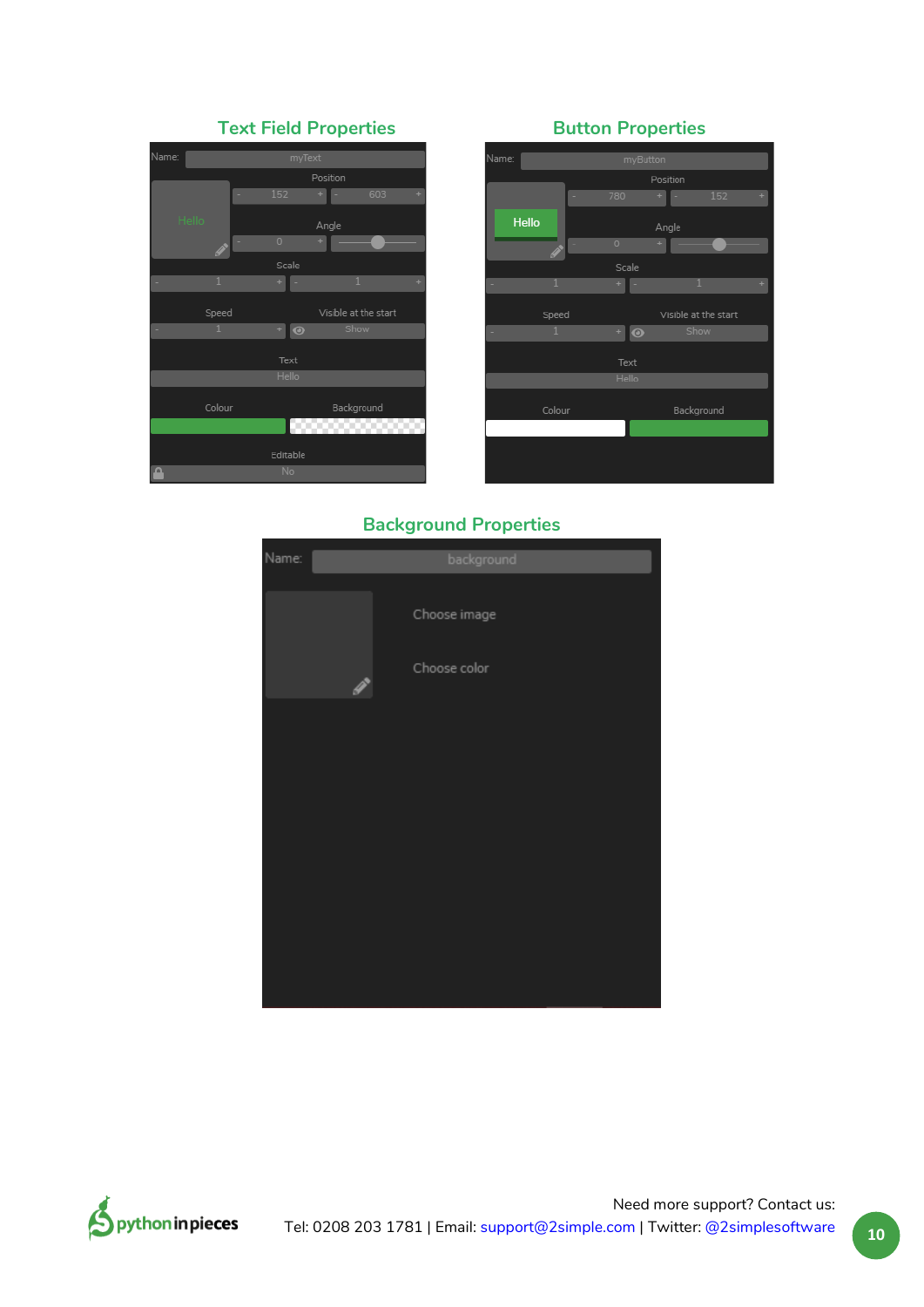### <span id="page-10-0"></span>**4. Navigating the Python in Pieces Lessons**

Python in Pieces lessons are split into several stages.

When opening a lesson, the first screen will outline what the lesson covers and of the different stages contained within the lesson. Click 'Start Lesson' to begin.

|                                                                                                                                                                                                                                          | Progress Bar                                     |                                                                     |                        |  |                   |
|------------------------------------------------------------------------------------------------------------------------------------------------------------------------------------------------------------------------------------------|--------------------------------------------------|---------------------------------------------------------------------|------------------------|--|-------------------|
| $\odot$ $\odot$<br>G                                                                                                                                                                                                                     |                                                  |                                                                     |                        |  | $_\odot$ $\times$ |
| Lesson 1 - Text Output<br>Lesson title.<br>In this lesson we will learn:<br>. What a 'string' is in Python<br>. The use of the print block to print strings and numbers<br>. How to add strings and how to multiply a string by a number | Information on what is<br>covered in the lesson. |                                                                     |                        |  |                   |
| . How to format text with line-breaks<br><b>Stages</b><br>Stage 1: Hello World                                                                                                                                                           |                                                  |                                                                     | python in pieces       |  |                   |
| Stage 2: Tell me about yourself<br>Stage 3: Debug                                                                                                                                                                                        |                                                  |                                                                     | Lesson 1 - Text Output |  |                   |
| Outline of stages.<br>Stage 4: Print all                                                                                                                                                                                                 |                                                  |                                                                     | Introduction           |  |                   |
| Stage 5: Printing a sentence                                                                                                                                                                                                             |                                                  | Video outlining the lesson<br>and giving additional<br>information. |                        |  | Open button to    |
| Stage 6: Joining strings                                                                                                                                                                                                                 |                                                  |                                                                     |                        |  | begin the lesson. |
|                                                                                                                                                                                                                                          |                                                  |                                                                     |                        |  | <b>START</b>      |

The next screen details what will be covered in the stage. Click 'Open' to open the stage.



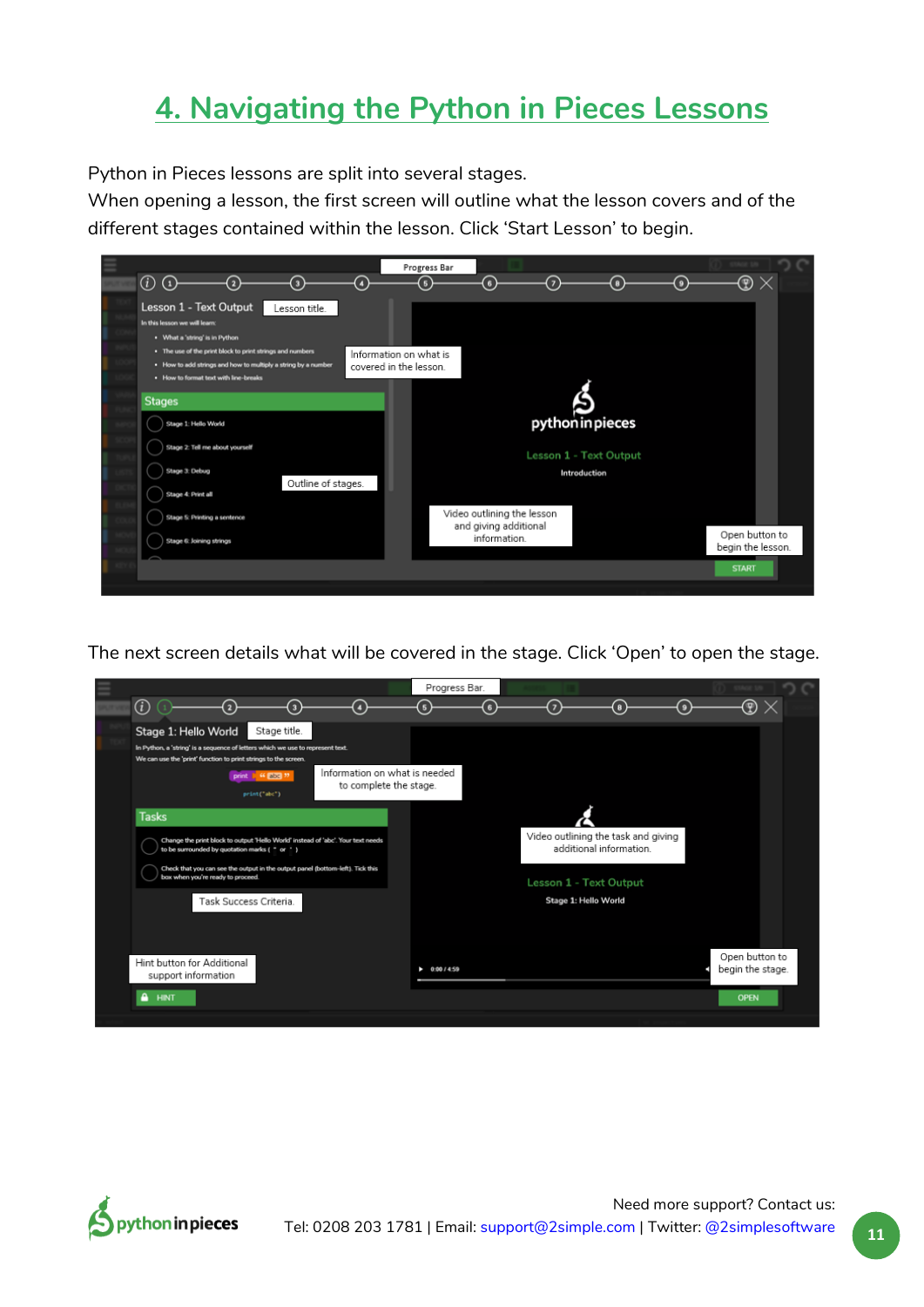

When the 'Run' button is clicked it dynamically changes to 'Run again'. Two further buttons also become available. 'Stop' stops the code from running. 'Assess' checks and assesses the code.

|                                                                     | <b>RUN AGAIN</b> | <b>STOP</b> | $\overline{\phantom{0}}$<br><b>ASSESS</b><br>æ | ⋒<br>STAGE 1/9<br>╚     |
|---------------------------------------------------------------------|------------------|-------------|------------------------------------------------|-------------------------|
| SPLIT VIEW BLOCK VIEW   TEXT VIEW  <br><b>FAST</b>                  |                  |             |                                                | CODE -<br><b>DESIGN</b> |
| <b>K Hello World &gt;&gt;</b><br>INPUT/OUTPUT<br>print <sup>1</sup> |                  |             | 1 print("Hello World")                         |                         |
| <b>TEXT</b>                                                         |                  |             |                                                |                         |

Some code requires the user to self-assess their performance. To do this click on the question mark- See beneath.